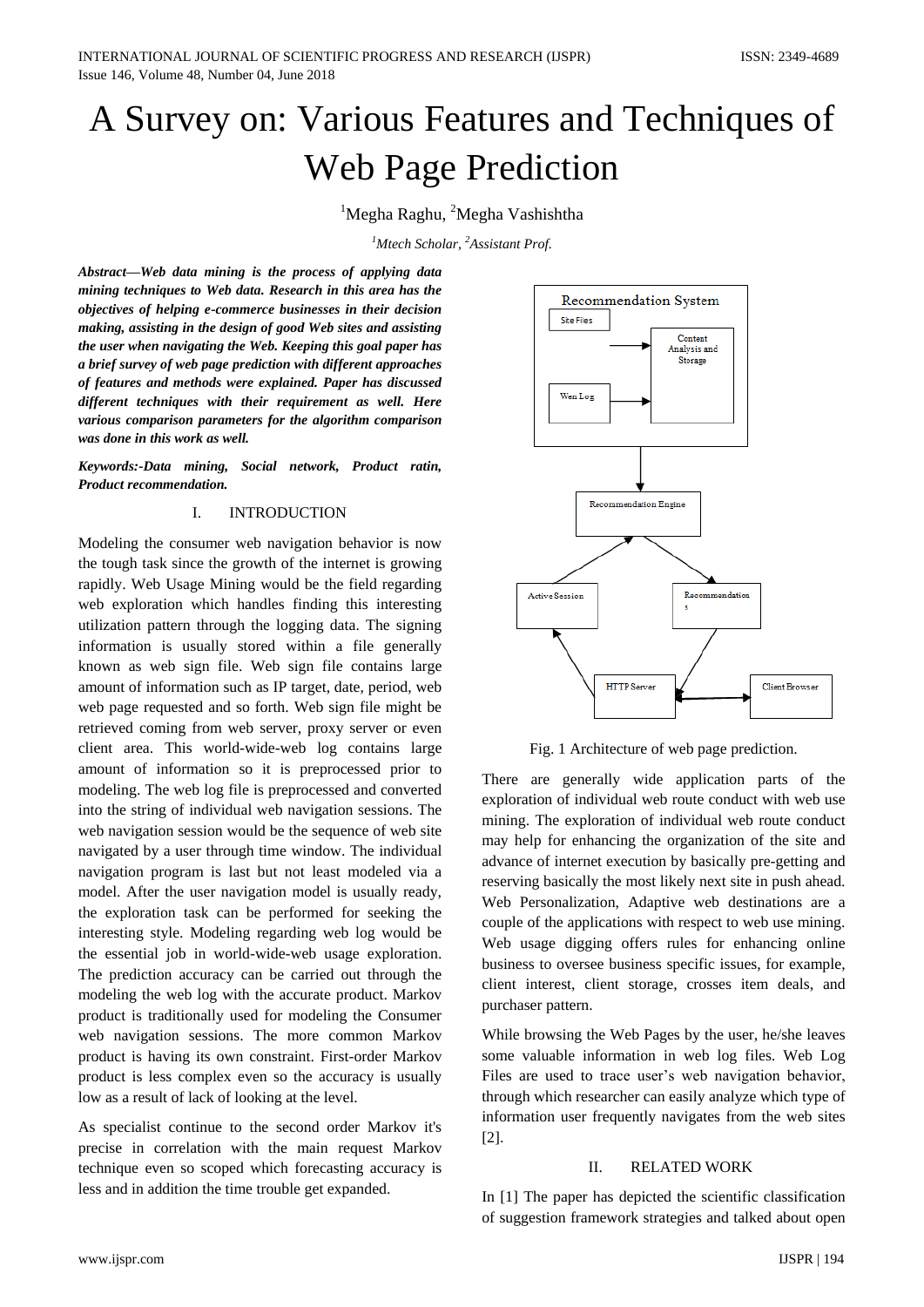difficulties, issues being developed of proposed frameworks. A contextual investigation of some website page suggestion systems in view of semantic web utilization mining has additionally been performed. It is watched that the greater part of site page proposal framework structures beat the new page issue and a couple of defeat the over-specialization, adaptability and scantily issues. Demonstrate based communitarian separating and memory based shared procedures are dominative in the advancement site page suggestion frameworks.

In [2] researcher propose a hybrid recommender system where a parametric integration of co-occurrence based clusters and content based clusters provides better recommendation even for users having very less preference information, alleviating the sparsity problem. Item clustering based on co-occurrence information makes the system unique. Recommending both related and similar items are possible using the proposed hybrid approach. Observed preference list length based parameter tuning makes the recommender system learned accurately and efficiently. Researcher applies clustering based technique to resolve scalability problem.

In [3] researcher presented a bitwise frequent pattern mining (or web mining) algorithm—called BW-mine that finds web surfer patterns for web page recommendation. To avoid these drawbacks, researcher present an alternative frequent pattern mining (or web mining) algorithm called BW-mine in this paper. Evaluation results show that our proposed algorithm is both space- and time-efficient. Furthermore, to show the practicality of BWmine in real-life applications, researcher apply BW-mine to discover popular pages on the web, which in turn gives the web surfers recommendation of web pages that might be interested to them.

In [4] proposed approach has improvised the Content Based Relevancy Algorithm which matches the keywords and the content words. A Differential Adaptive PMI algorithm that computes the semantic similarity between the query words, keywords and content words differentially with heterogeneous thresholds is implemented. The keywords and the content words are obtained from the URLs in the URL Base which contains Web Usage Information. A new strategy of Adaptive PMI is proposed for semantic similarity computation. The approach computes the semantic heterogeneity at varied thresholds to ensure that the Web Pages recommended are highly relevant to the query. Also, the strategy that is formulated is a semantic methodology for Web Page Recommendation.

In [5] The proposed system consists of three knowledge based models. To improve performance in future key

information extraction algorithm is used and comparison takes place between results obtained from applying only three knowledge based models and models along with key information extraction algorithm. Recommendation is given to page from weblog records. Experimental result shows that recommendation for webpage is better by using proposed system than existing system and execution time required for the proposed system is less as compared to existing system and accuracy of proposed system is more than existing system. This can be obtain by using key information extraction algorithm.

In [10], researcher introduced a class of Markov method based forecast calculations that are gotten by specifically taking out a substantial portion of the conditions of the All-Kth - Order Markov method. Their tests on an assortment of datasets have demonstrated that the subsequent Markov models have a low state-space unpredictability and in the meantime accomplish generously preferable correctnesses over those got by the customary calculations.

In [11] researcher have effectively consolidated a few compelling forecast models alongside space learning misuse to enhance the expectation precision. Notwithstanding, the module bears costly preparing and expectation overheads as a result of the substantial number of names/classes engaged with the WPP.

In [12] exhibited Bayesian models for two things like learning and foreseeing key Web route designs. Rather than displaying the general issue of Web route they concentrate on key route designs that have functional esteem. Besides, rather than creating complex models they exhibit natural probabilistic models for learning and forecast. The examples that they consider are: short and long visit sessions, page classes went to in first N positions, scope of site hits per page classification, and rank of page classes in first N positions. They learn and anticipate these examples under four settings comparing to what is thought about the visit sessions (client ID and additionally timestamp).

In [13] enhanced the Web page get to forecast precision by incorporating each of the three expectation models: Markov model, Clustering and affiliation rules as per certain requirements. Their model, IMAC, coordinates the three models utilizing lower order Markov demonstrate. Bunching is utilized to gather homogeneous client sessions. Low request Markov models are based on grouped sessions. Affiliation rules are utilized when Markov models couldn't clarify expectations. The coordinated model has been shown to be more exact than every one of the three models executed independently, and additionally, other incorporated models. The coordinated model has less state space many-sided quality and is more exact than a higher request Markov display.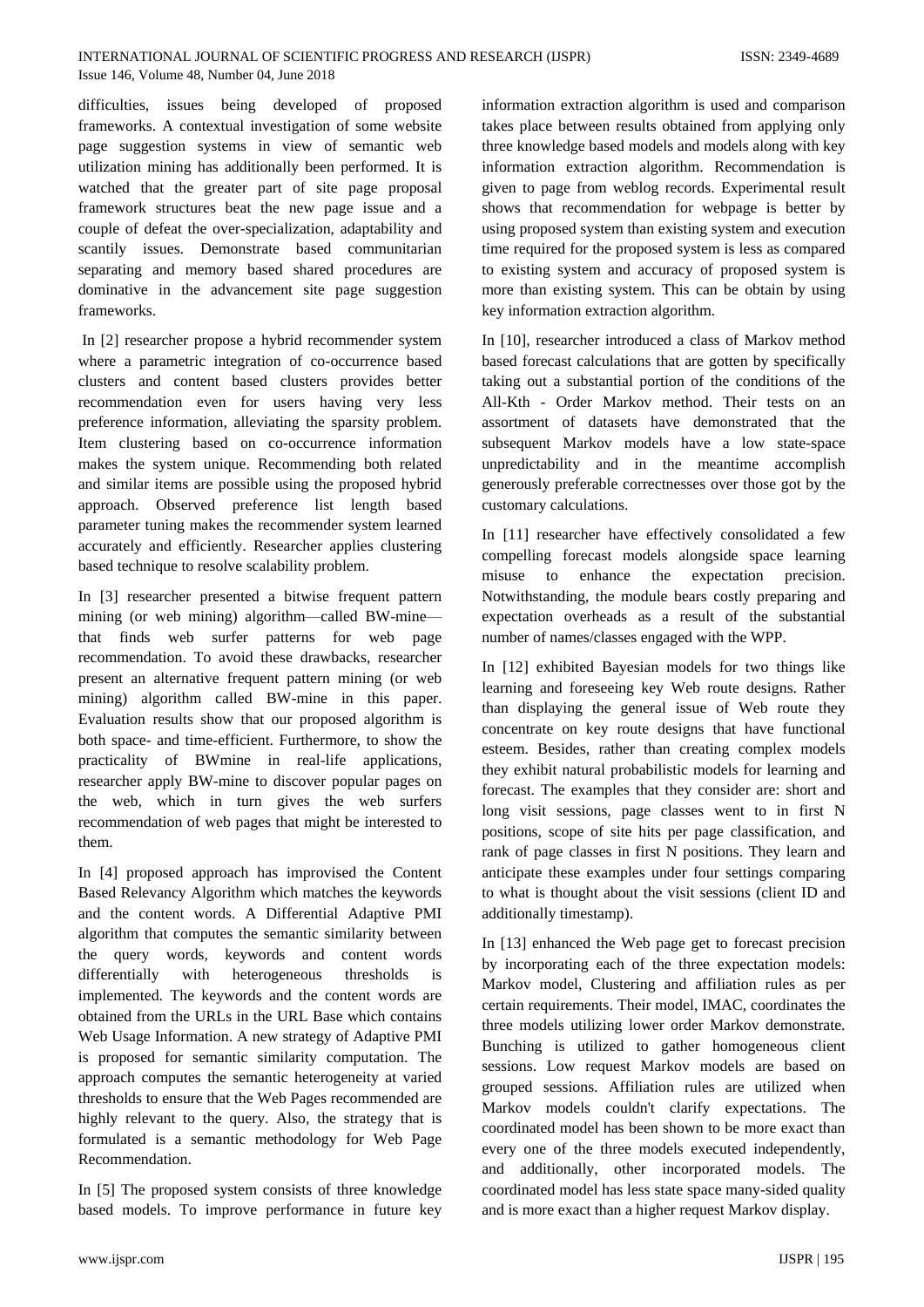In [14], broke down and considered Markov model and all-K th Markov show in Web forecast. They proposed another changed Markov model to ease the issue of adaptability in the quantity of ways. They have utilized standard benchmark informational indexes to break down, analyze, and exhibit the adequacy of our strategies utilizing varieties of Markov models and affiliation run mining. Their examinations demonstrate the adequacy of adjusted Markov show in diminishing the quantity of ways without trading off exactness. Furthermore, the outcomes bolster their examination decisions that exactness enhances with higher requests of all Kth display.

#### III. TECHNIQUES

Markov Modal: In [6] web log feature is utilize to generate different orders of the web markov modal. Here as per user current user web page movement prediction of next page is done by utilizing morkov modal which give required page. Here as per the length of the user markov orders are use so storage of different size of markov modal help in different stages of the proposed work. In case of higher order markov modal if this fail then lower order markov modal will handle the situation and send the next possible page. So this step of finding the next page in lower order is continuing until possible next page is not obtained. In order to understand this consider an example, let us assume an user session  $s = \{P1, P5, P6\}$ , prediction of all-Kth model is performed by consulting third-order Markov model. If the prediction using third-order Markov model fails, then the second-order Markov model is consulted on the session  $x = x - P1 = *P*5, *P*6*>* This$ process repeats until reaching the first-order Markov model. Therefore, unlike the basic Markov model, the all-Kth-order Markov model achieves better prediction, and it only fails when all orders of the basic Markov models fail to predict.

Predict markov algorithm take session and modal number as input then find most frequent page. If it generates more than one page then, second feature will be predicted for the page selection which is keywords extracted from the web pages. There similar function take key\_vector which is the collection of the keywords which is obtain from the previous page of the session, then compare the keywords of the pages in V vector. The most similar page will be the next target page of the session. This page is return to the function.

Computing HITS Algorithm [9]: In this algorithm two types of values are assigned on each page first is positive non zero weight and other is again a positive non zero hub weight. Here value of each weight are so assigned that by taking an square of the number it remain below or equal to 1. So a proper normalization of each value is done. Here page have high weight is consider as the important page or rank of the page is higher as compare to other existing page. Numerically, the mutually reinforcing relationship between hubs and authorities can be expressed as follows: if p points to many pages with large  $\alpha$  values, then it should receive a large h –value. In similar fashion if p is pointed to by many pages with large h values, then it should receive a large ά-value. This motivates the definition of two operations on the weights, denoted by I and O. Given weights a p and hp, the I operation updates the  $\alpha$  -weights as follows, similarly the O operation updates the h-weights as follows

$$
h_{\mathit{p}} \gets \sum_{\mathit{q:}(\mathit{p},\mathit{q})} \mathit{a_{\mathit{q}}}
$$

Thus, I and O operations are the basic means by which hubs and authorities reinforce one another. To find the desired "equilibrium" values for the weights, one can apply the I and O operations in an alternating fashion, and see whether a fixed point is reached

SALSA: In [7] a random walk algorithm is proposed where bipartite hubs and authorities web graph is develop, and then proper movement is note by changing the web pages one by one. Here some of important nodes are chosen for the start of random walk, selection of those are done randomly. Now movement in walk is done by switching from one hub node to another hub node. Here selections of nodes are depend on the authority weight which are distribute as per the importance of hub. So markov modal will calculate the required weight probabilities. Let Fu be the set of pages u points to and Bu the set of pages that point to u.

$$
P_a(i, j) = \sum_{k, k \in B(i) \cap B(j)} \frac{1}{|B(i)||F(j)|}
$$

Multi-Damping Method: In [14] Let Y is an adjacency matrix for the graph of nodes. Where i represent the node after which j node is choosen by the surfers with probability p'.

 $P' = (Vj / V \text{ total}) = (number of logs contain j node after$ i node / total number of logs which contain i node)

$$
Y(i,j) = p^*
$$

In this algorithm first Zk is calculate which is the damping coefficient  $\&$  G( $\mu$ ) is the Google matrix. Stochastic matrix  $S := P + Y$ . For a random web surfer about to visit the next page, the damping factor  $\mu \in [0, 1]$  is the probability of choosing a link-accessible page. Alternately, with probability  $1 - \mu$ , the random surfer makes a transition to a node selected from among all nodes based on the conditional probabilities in vector v.

#### IV. EVALUATION PARAMETER